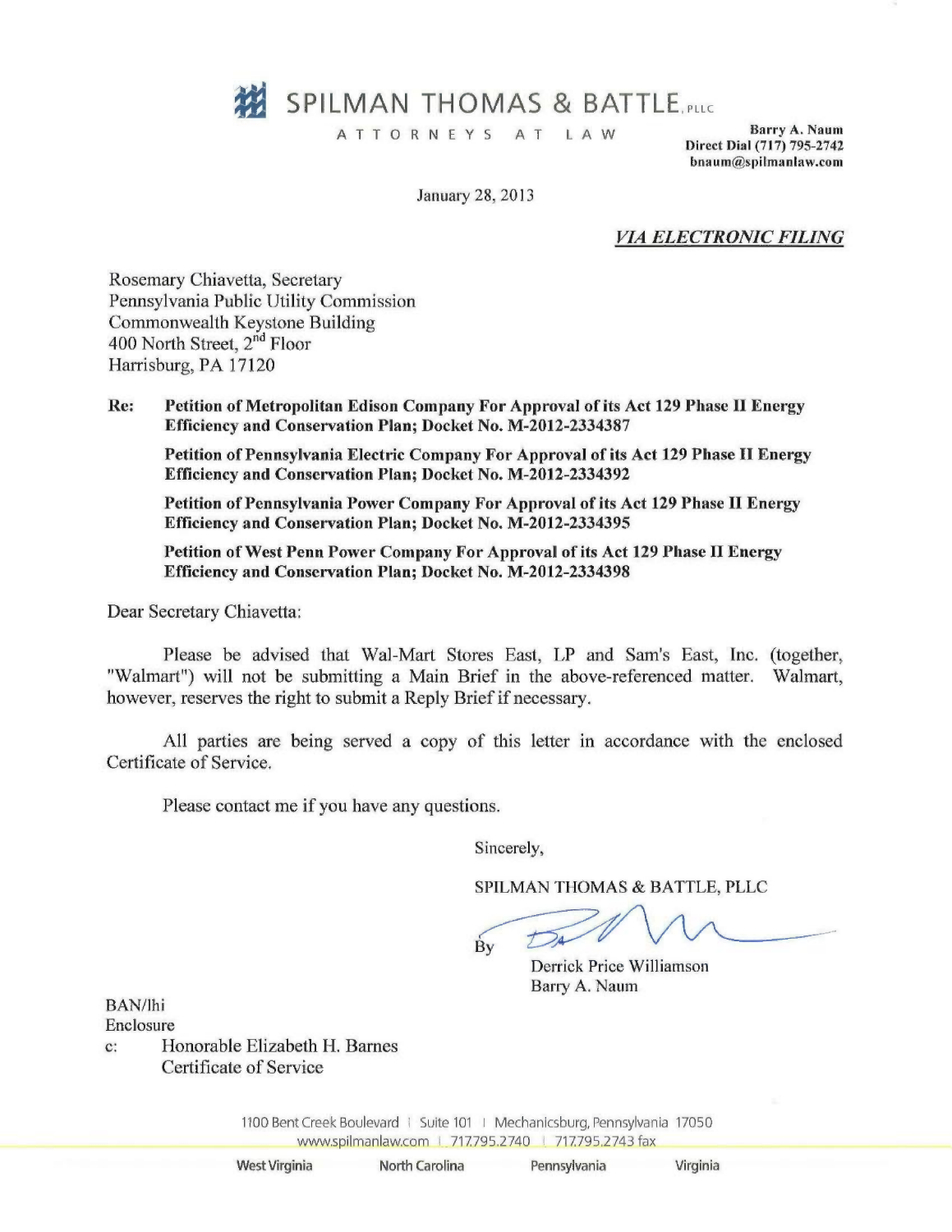## **BEFORE THE** PENNSYLVANIA PUBLIC UTILITY COMMISSION

| Petition of Metropolitan Edison Company   |                |
|-------------------------------------------|----------------|
| For Approval of its Act 129 Phase II      | M-2012-2334387 |
| Energy Efficiency and Conservation Plan   |                |
|                                           |                |
| Petition of Pennsylvania Electric Company |                |
| For Approval of its Act 129 Phase II      | M-2012-2334392 |
| Energy Efficiency and Conservation Plan   |                |
|                                           |                |
| Petition of Pennsylvania Power Company    |                |
| For Approval of its Act 129 Phase II      | M-2012-2334395 |
| Energy Efficiency and Conservation Plan   |                |
|                                           |                |
| Petition of West Penn Power Company       |                |
| For Approval of its Act 129 Phase II      | M-2012-2334398 |
| Energy Efficiency and Conservation Plan   |                |

## CERTIFICATE OF SERVICE

I hereby certify that I have this day served a true copy of the foregoing letter upon the following

parties to this proceeding in accordance with the requirements of 52 Pa. Code § 1.54 (relating to service

by participant).

## VIA E-MAIL AND FIRST CLASS MAIL

Christy M. Appleby, Esq. Candis A. Tunilo, Esq. Office of Consumer Advocate 555 Walnut Street 5<sup>th</sup> Floor, Forum Place Harrisburg, PA 17101 [CAppleby@paoca.org](mailto:CAppleby@paoca.org) [CTunilo@paoca.org](mailto:CTunilo@paoca.org)

Daniel Asmus, Esq. Office of Small Business Advocate Commerce Building, Suite 1102 300 North Second Street Harrisburg, PA 17101 dasmus@pa.gov

> $\sim 10^{-11}$  $\sim$

 $\mathbf{x} = -\mathbf{y} \mathbf{y} = -\mathbf{y} \left( \mathbf{y} \cdot \mathbf{y} + \mathbf{y} \right)$ 

 $\sim$ 

 $\label{eq:2.1} \mathbf{z} = \mathbf{z}^{\top} = \begin{bmatrix} \mathbf{z}^{\top} & \mathbf{z}^{\top} \mathbf{z}^{\top} & \mathbf{z}^{\top} \end{bmatrix} \quad \text{for} \quad \mathbf{z} \in \mathbb{R}^{n}$ 

Susan E. Bruce, Esq. Charis Mincavage, Esq. Vasiliki Karandrikas, Esq. Teresa K. Schmittberger, Esq. McNees Wallace & Nurick LLC 100 Pine Street P.O. Box 1166 Harrisburg, PA 17108-1166 [sbruce@mwn.com](mailto:sbruce@mwn.com) cmincavage@mwn.com [vkarandrikas@mwn.com](mailto:vkarandrikas@mwn.com) tschmittberger@mwn.com

John F. Povilaitis, Esq. Buchanan, Ingersoll & Rooney, P.C. 409 Second Street, Suite 500 Harrisburg, PA 17101-1357 john.povilaitis@bipc.com

a key least six control as

 $\mathcal{L} \times \mathcal{L} = \mathcal{L} \times \mathcal{L}$ 

 $\mathcal{A}^{\prime}$  , and